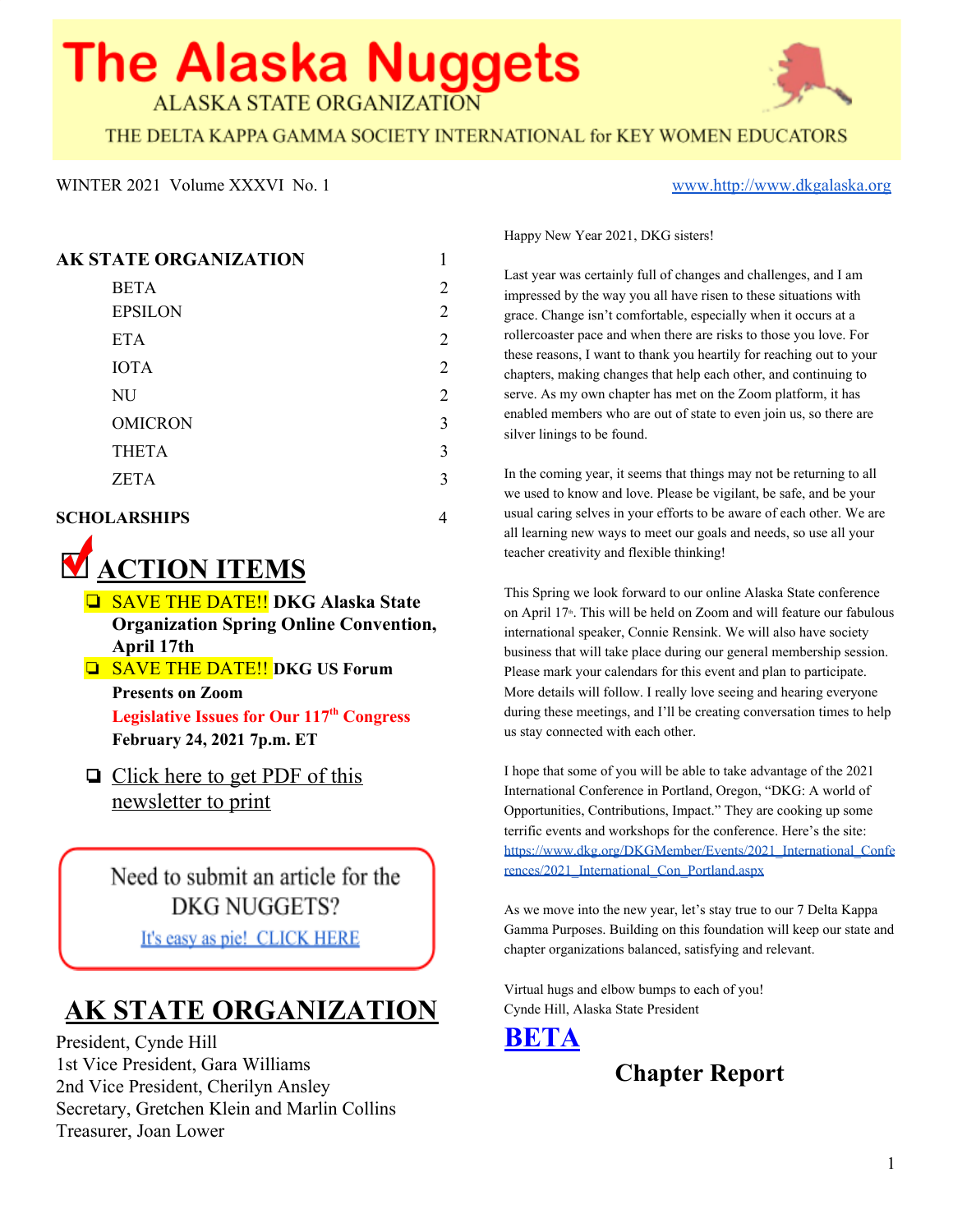

#### **EPSILON**

### **Chapter Report**



### **ETA**

#### **Chapter Report**



# **IOTA**

### **Chapter Report**

Submitted By Jan Love and Marcia Hirai

The Iota chapter in Sitka has adjusted well to the Zoom format for meetings. We do, of course, miss in person communication, but we are thankful for the ability to take care of chapter business, share meaningful program presentations and catch up with each other. The dilemma for us was how to adjust for the annual Santa Sale. The Santa Sale is when we all bring crafts, gifts, food items and fun stuff to the December meeting and silently bid for the items. This event serves as the fundraiser for our scholarship fund and has served us well. As usual a practical solution was devised by some of our sisters. We were all advised to donate a sum approximate to our usual expenses and /or purchases by the December Zoom meeting date. We found out that we raised above our usual amount thanks to the consistently generous spirit of our sisterhood.

An added bonus was that we took time for all the members to share favorite holiday stories, family customs or traditions or special memories. We always say we don't take the time to learn more about each other and this was definitely a wonderful time to sit back and enjoy hearing something special about and from each of our sisters. We all left feeling very much in the spirit of the holiday and are looking forward to 2021.

# **NU**

#### **Chapter Report**

Submitted by Helen Harmon and Barb Kovarik

NU kicked off our September meeting zoom style with a book study of *A Gentleman in Moscow* hosted by sisters Jane Lister and Vicky Otte. Due to COVID, the lovely hostesses' themed lunch and snacks were not able to be enjoyed. It was also during this meeting, that our chapter unanimously voted to honor our chapter's founding sister, Wynoaka Baumgardner with reserve membership and paid dues.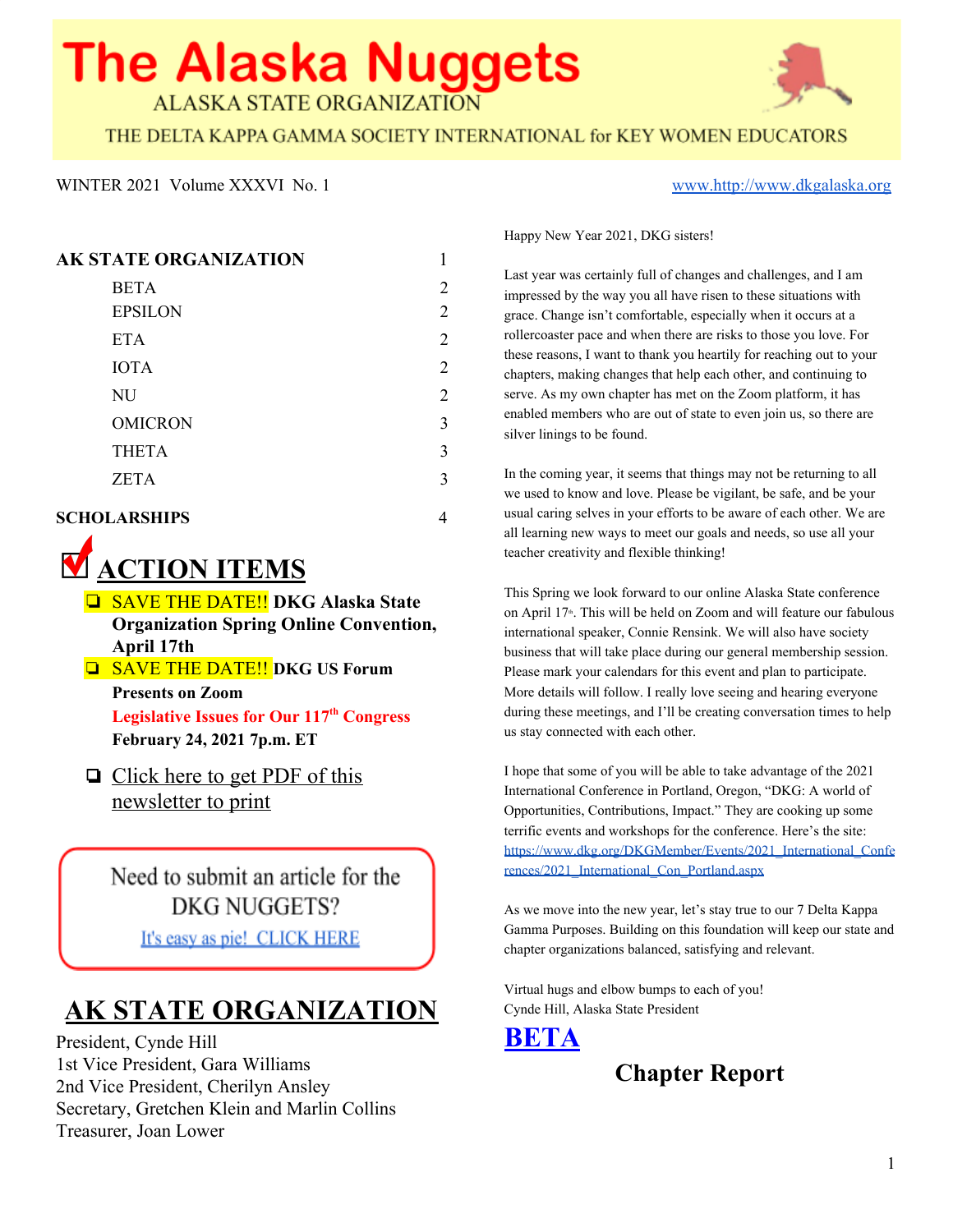In October, our sisters met via zoom (once again) to participate in viewing the DKG International Convention's Forum Event: "Embracing Diversity" presented by Greg DeShields and Nita Scott. This presented sparked some great conversation afterwards both within our chapter for the members that were present, but also to others within our professional and social circles. During this meeting, we also set plans for Thanksgiving Blessing volunteering. During this event on November 23rd, 2020, NU sisters who volunteered were able to assist in getting 310 turkeys and food boxes to Eagle River area families as well 126 leveled book bogs with 3 books in each bag!



Our October meeting also included setting plans in motion to start collections for our CIT clients in the Anchorage School District, of pillow cases and

restaurant/grocery store gift cards. This chapter project was able to provide \$510.00 in gift cards and 18 made or purchased pillow cases. This was a wonderful way to demonstrate the spirit of giving for some of our most needy students within our school district. Our last topic of discussion was one regarding one of our favorite projects, Project Linus. Many thanks go out to our sisters Clea Loudermilk and Sandy McKinnis for finding 14 polar fleece tie blanket kits with their coupons and discounts! On January  $10<sup>th</sup>$ , our chapter presented Michelle Hoyt, AK State Coordinator for Project Linus with 14 fleece tie blankets. This was a fun

project that many sisters were able to complete over the winter break.

Our sisters did not meet in November or December to be assured to practice COVID mitigation protocols by staying warm and healthy to meet in January. Our January meeting, via zoom (again!) provided us the opportunity to hear from Michelle Hoyt and share information about the Project Linus and how the blankets benefit the children to whom they are given.

As the promise of children returning to the school buildings on January 19<sup>th</sup> draws nearer, the few of us still working in school buildings are getting everything ready for their return or some are continuing the distance learning for their virtual classrooms.

Our chapter is looking forward to hosting an induction ceremony soon for our newest member, Maya Dunham. Additionally, we are looking forward to voting in another new member by our next business meeting and planning for two inductions, hopefully in person. But if we cannot be in person, we will persevere and use the powers of zoom (AGAIN!) to create a ceremony. The New Year brings promises of hope, renewal, and joy. We may not be able to do things as we once had, in the good old days of 2019, but we will still be able to be joyful and hopeful regardless of our social distance restrictions.

#### **OMICRON**

**Chapter Report**